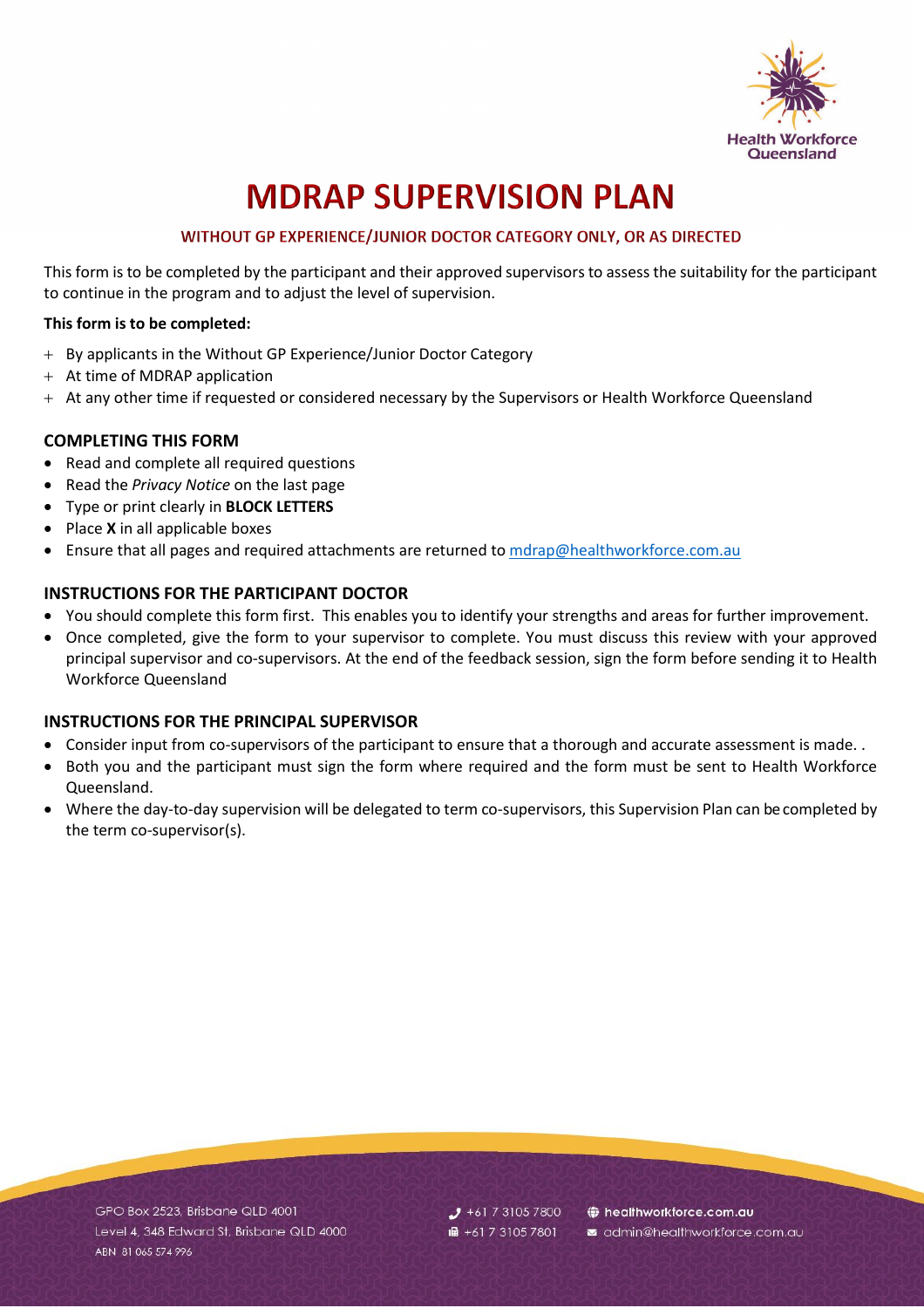

| <b>SECTION A</b>                                                                                                                                                                                                                                                         |                                                                      |  |  |  |
|--------------------------------------------------------------------------------------------------------------------------------------------------------------------------------------------------------------------------------------------------------------------------|----------------------------------------------------------------------|--|--|--|
| <b>APPLICANT DETAILS</b>                                                                                                                                                                                                                                                 |                                                                      |  |  |  |
| <b>Full Name</b>                                                                                                                                                                                                                                                         |                                                                      |  |  |  |
|                                                                                                                                                                                                                                                                          | <b>DETAILS OF PROPOSED EMPLOYER)</b>                                 |  |  |  |
| <b>Practice Contact</b>                                                                                                                                                                                                                                                  |                                                                      |  |  |  |
| <b>Name of Practice</b><br><b>Address</b>                                                                                                                                                                                                                                |                                                                      |  |  |  |
| <b>Contact Number</b>                                                                                                                                                                                                                                                    |                                                                      |  |  |  |
| <b>Proposed Role</b>                                                                                                                                                                                                                                                     |                                                                      |  |  |  |
| <b>DESCRIPTION OF EMPLOYMENT</b>                                                                                                                                                                                                                                         |                                                                      |  |  |  |
|                                                                                                                                                                                                                                                                          | Include hours of work, on-call commitment, employee/contractor etc.: |  |  |  |
|                                                                                                                                                                                                                                                                          |                                                                      |  |  |  |
|                                                                                                                                                                                                                                                                          |                                                                      |  |  |  |
|                                                                                                                                                                                                                                                                          | <b>SECTION B</b>                                                     |  |  |  |
|                                                                                                                                                                                                                                                                          | <b>DETAILS OF YOUR PROFESSIONAL DEVELOPMENT PLAN</b>                 |  |  |  |
| <b>Learning needs analysis</b>                                                                                                                                                                                                                                           |                                                                      |  |  |  |
| You should consider the knowledge and skills that are required for the proposed position in order to determine any<br>gaps in your knowledge and skills. You should then develop a program to address your learning needs.                                               |                                                                      |  |  |  |
| List any gaps in knowledge and skills and provide the measures to address these. For example, list any professional<br>development, training or programs to be completed. Include goals to be achieved and expected outcomes and<br>timeframes for achievement of goals. |                                                                      |  |  |  |
| <b>Learning needs</b>                                                                                                                                                                                                                                                    | How you will address these learning needs                            |  |  |  |
|                                                                                                                                                                                                                                                                          |                                                                      |  |  |  |
|                                                                                                                                                                                                                                                                          |                                                                      |  |  |  |
|                                                                                                                                                                                                                                                                          |                                                                      |  |  |  |
|                                                                                                                                                                                                                                                                          |                                                                      |  |  |  |
|                                                                                                                                                                                                                                                                          |                                                                      |  |  |  |
|                                                                                                                                                                                                                                                                          |                                                                      |  |  |  |
|                                                                                                                                                                                                                                                                          |                                                                      |  |  |  |
|                                                                                                                                                                                                                                                                          |                                                                      |  |  |  |
|                                                                                                                                                                                                                                                                          |                                                                      |  |  |  |
|                                                                                                                                                                                                                                                                          |                                                                      |  |  |  |
|                                                                                                                                                                                                                                                                          |                                                                      |  |  |  |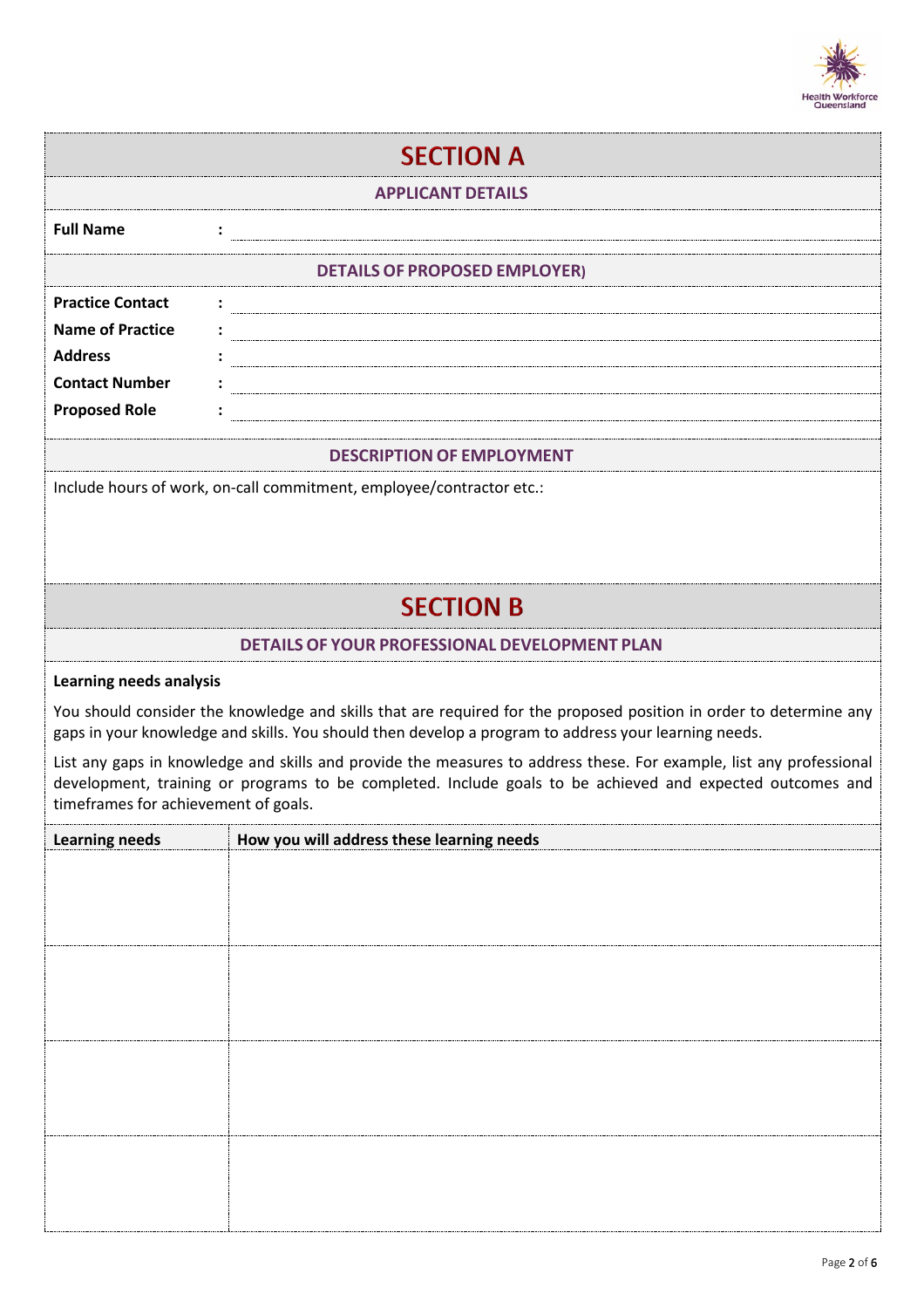

#### **PROFESSIONAL DEVELOPMENT ACTIVITIES**

**List any professional development activities you have undertaken in the 12 months prior to the submission of your plan**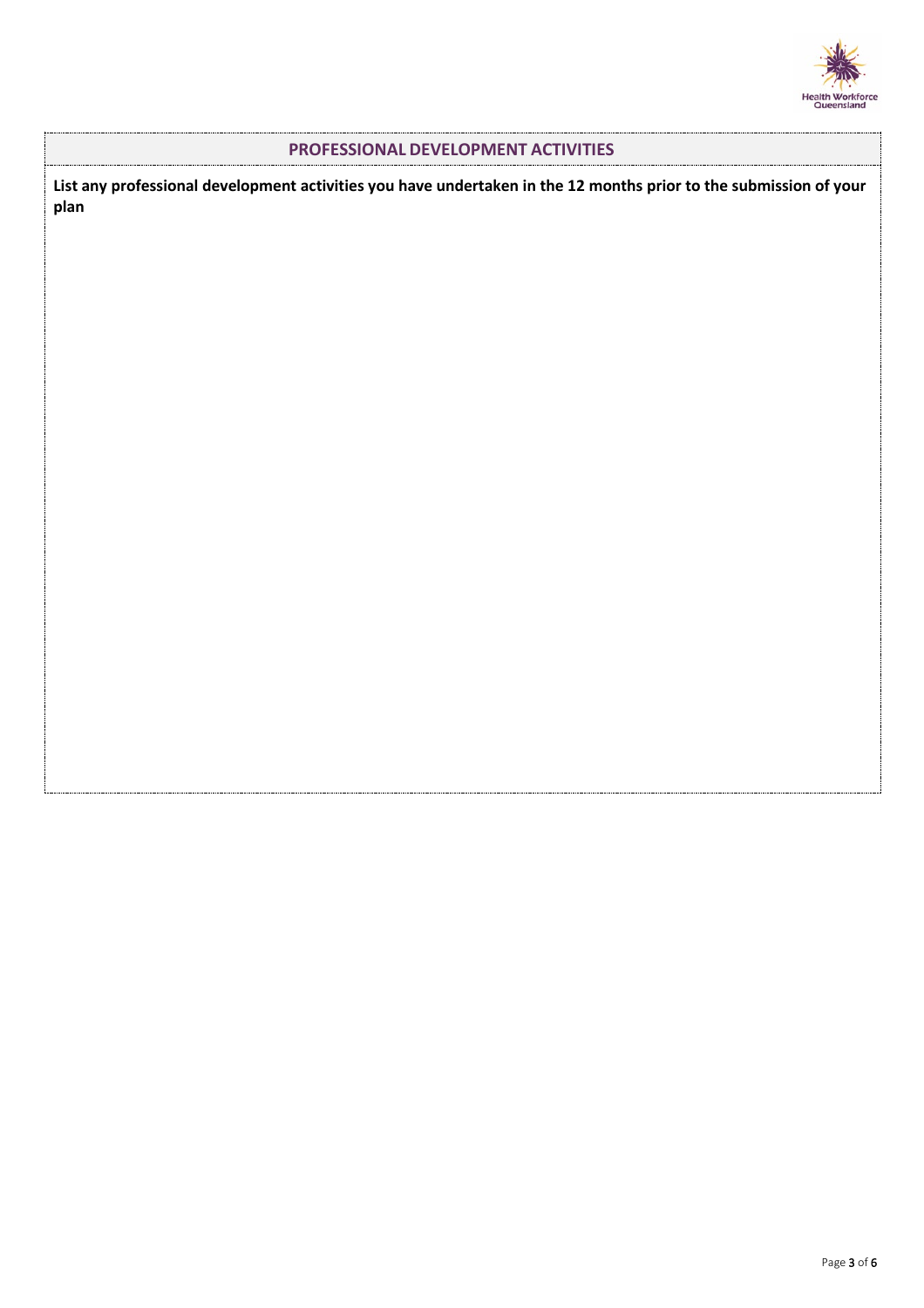

| <b>SUPERVISION AND FEEDBACK</b>                                                                                                                                                                                                                          |
|----------------------------------------------------------------------------------------------------------------------------------------------------------------------------------------------------------------------------------------------------------|
| It is expected that you will be provided with the adequate support and supervision to enable you to practise safely.<br>Detail the following (attach additional pages if more space is required)<br>Name and position of supervisor                      |
| Describe the proposed orientation to the workplace                                                                                                                                                                                                       |
| Describe how supervision will be provided (e.g. direct, on-site, telephone)<br>Supervision must incorporate MDRAP requirements as below:<br>*Applicants in this category must complete the First Month in approved placement at equivalent AHPRA Level 1 |
| How will the practitioner's performance be monitored and reviewed? (e.g. logbooks, record reviews, audit, multi-<br>source feedback)                                                                                                                     |
| What is the anticipated date for completion of the proposed plan?                                                                                                                                                                                        |
| What measures will be put in place if the learning needs are not satisfactorily met within the anticipated time<br>frame, or are there any concerns about safety to practice?                                                                            |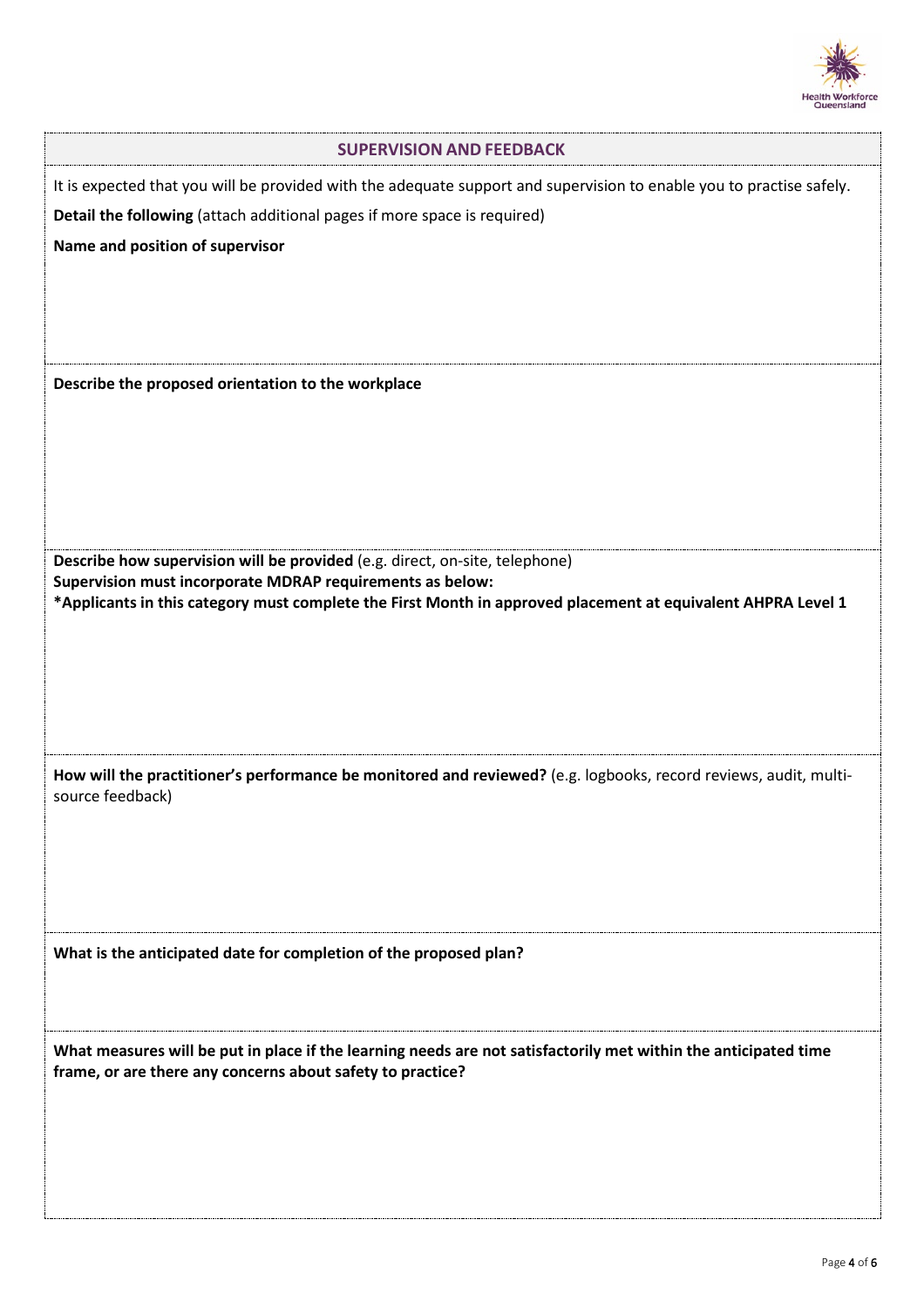

## **SECTION C**

#### **PRACTITIONER AND SUPERVISOR AGREEMENT**

#### **Practitioner Statement**

I agree to abide by the supervision plan that has been approved by my supervisor under the MDRAP. I agree that I am responsible for my own professional development and learning needs. I will work within my level of competence and will seek assistance when necessary. I will undertake professional development activities to enable me to overcome any deficiencies in my professional knowledge or skills.

I give permission for my supervisor to contact the Medical Board if he or she has concerns about my professional performance.

| <b>Applicant Name</b>                                                                                                                                                                                                                                 |  |                                                                                                                                                                                                                                     |  |  |  |
|-------------------------------------------------------------------------------------------------------------------------------------------------------------------------------------------------------------------------------------------------------|--|-------------------------------------------------------------------------------------------------------------------------------------------------------------------------------------------------------------------------------------|--|--|--|
| <b>Applicant Signature</b>                                                                                                                                                                                                                            |  |                                                                                                                                                                                                                                     |  |  |  |
|                                                                                                                                                                                                                                                       |  |                                                                                                                                                                                                                                     |  |  |  |
| <b>Supervisor Statement</b>                                                                                                                                                                                                                           |  |                                                                                                                                                                                                                                     |  |  |  |
| I agree to undertake the supervisory and support role outlined in this supervision plan.                                                                                                                                                              |  |                                                                                                                                                                                                                                     |  |  |  |
| I will notify the Medical Board and Health Workforce Queensland if I am concerned that the professional performance<br>of this doctor is placing the public at risk and if I cannot provide the necessary support to ensure the safety of the public. |  |                                                                                                                                                                                                                                     |  |  |  |
|                                                                                                                                                                                                                                                       |  |                                                                                                                                                                                                                                     |  |  |  |
| <b>Supervisor Name</b>                                                                                                                                                                                                                                |  | Registration Number: <b>www.community.org.</b>                                                                                                                                                                                      |  |  |  |
|                                                                                                                                                                                                                                                       |  |                                                                                                                                                                                                                                     |  |  |  |
|                                                                                                                                                                                                                                                       |  |                                                                                                                                                                                                                                     |  |  |  |
| If required, Co-Supervisor Signature                                                                                                                                                                                                                  |  |                                                                                                                                                                                                                                     |  |  |  |
|                                                                                                                                                                                                                                                       |  | Registration Number: <b>Manual Property</b> Constant Property Constant Property Constant Property Constant Property Constant Property Constant Property Constant Property Constant Property Constant Property Constant Property Con |  |  |  |
|                                                                                                                                                                                                                                                       |  | Date:                                                                                                                                                                                                                               |  |  |  |